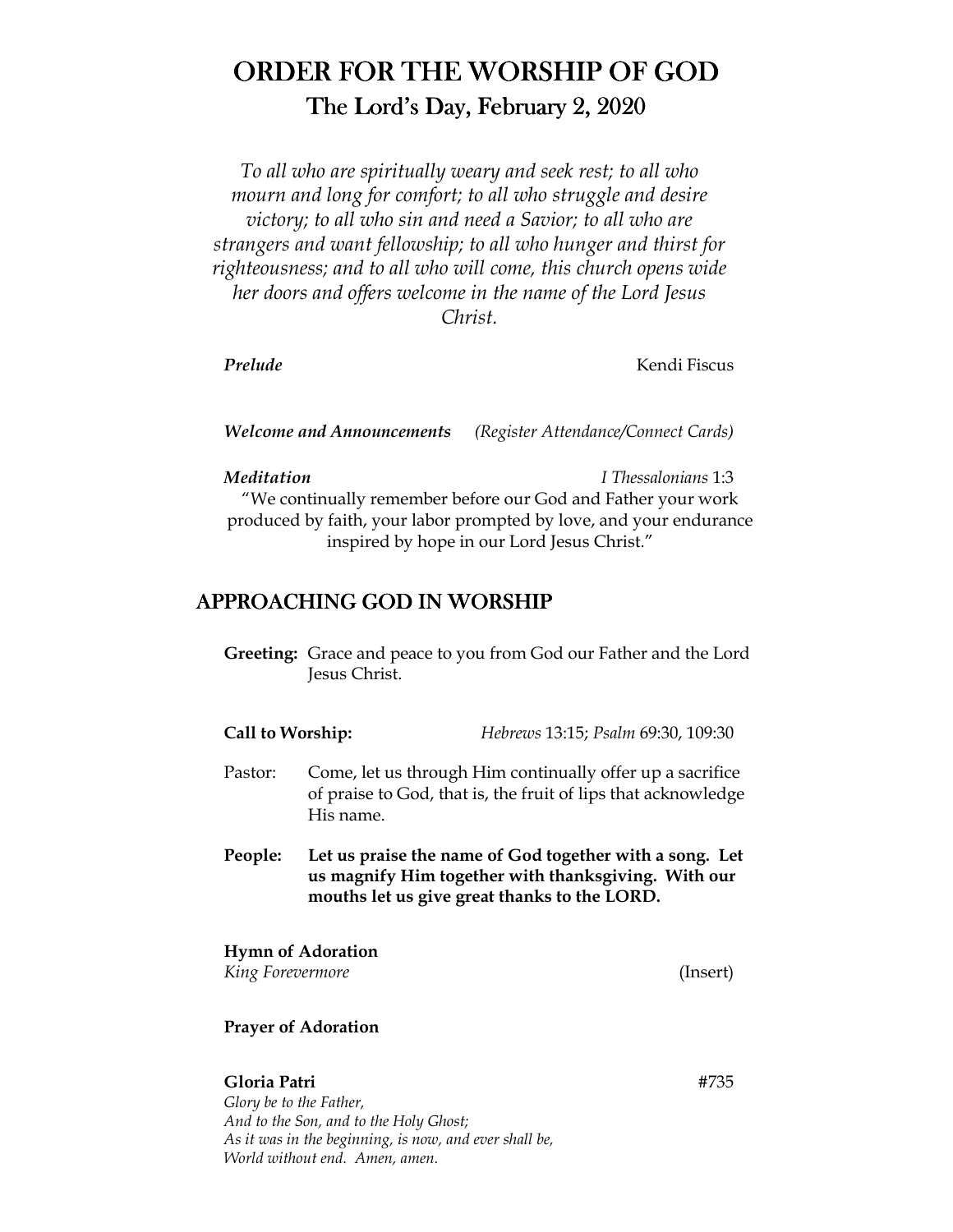## APPROACHING GOD IN CONFESSION AND SERVICE

#### **Call to Confession:** *John* 15:4-9

"Remain in Me, and I will remain in you. No branch can bear fruit by itself; it must remain in the vine. Neither can you bear fruit unless you remain in Me. I am the vine; you are the branches. If a man remains in Me and I in him, he will bear much fruit; apart from Me you can do nothing. If anyone does not remain in Me, he is like a branch that is thrown away and withers; such branches are picked up, thrown into the fire and burned. If you remain in Me and My words remain in you, ask whatever you wish, and it will be given you. This is to My Father's glory, that you bear much fruit, showing yourselves to be My disciples. As the Father has loved Me, so have I loved you. Now remain in My love."

#### **Prayer of Confession in Unison:**

**Father, we see in this passage that we can bear much fruit in service to You. In order to bear fruit, we must remain in You. This requires us to seek to obey You in all areas of our lives and to spend time with You in prayer and in Your Word.** 

**Forgive us for being a wayward people. So often, we don't even look for Your involvement or will in our lives. Much of the ministry we do in Your name is really for our own validation and credit. Help us to go forward in life and ministry by Your power and grace. May we bring glory to You as we bear fruit in service to our Savior.** 

We ask it in the name of our Lord Jesus. Amen

#### **Now hear the Lord's Assurance of Pardon**

"The blood of goats and bulls and the ashes of a heifer sprinkled on those who are ceremonially unclean sanctify them so that they are outwardly clean. How much more, then, will the blood of Christ, who through the eternal Spirit offered Himself unblemished to God, cleanse our consciences for acts that lead to death, so that we may serve the living God!"

*Hebrews* 9:13-14

| <b>Offertory Prayer</b>               |        |
|---------------------------------------|--------|
| <b>Giving of Tithes and Offerings</b> |        |
| <b>Offertory</b>                      |        |
| Doxology                              | #731   |
| Hymn<br>By Faith                      | Insert |
| <b>Pastoral Prayer</b>                |        |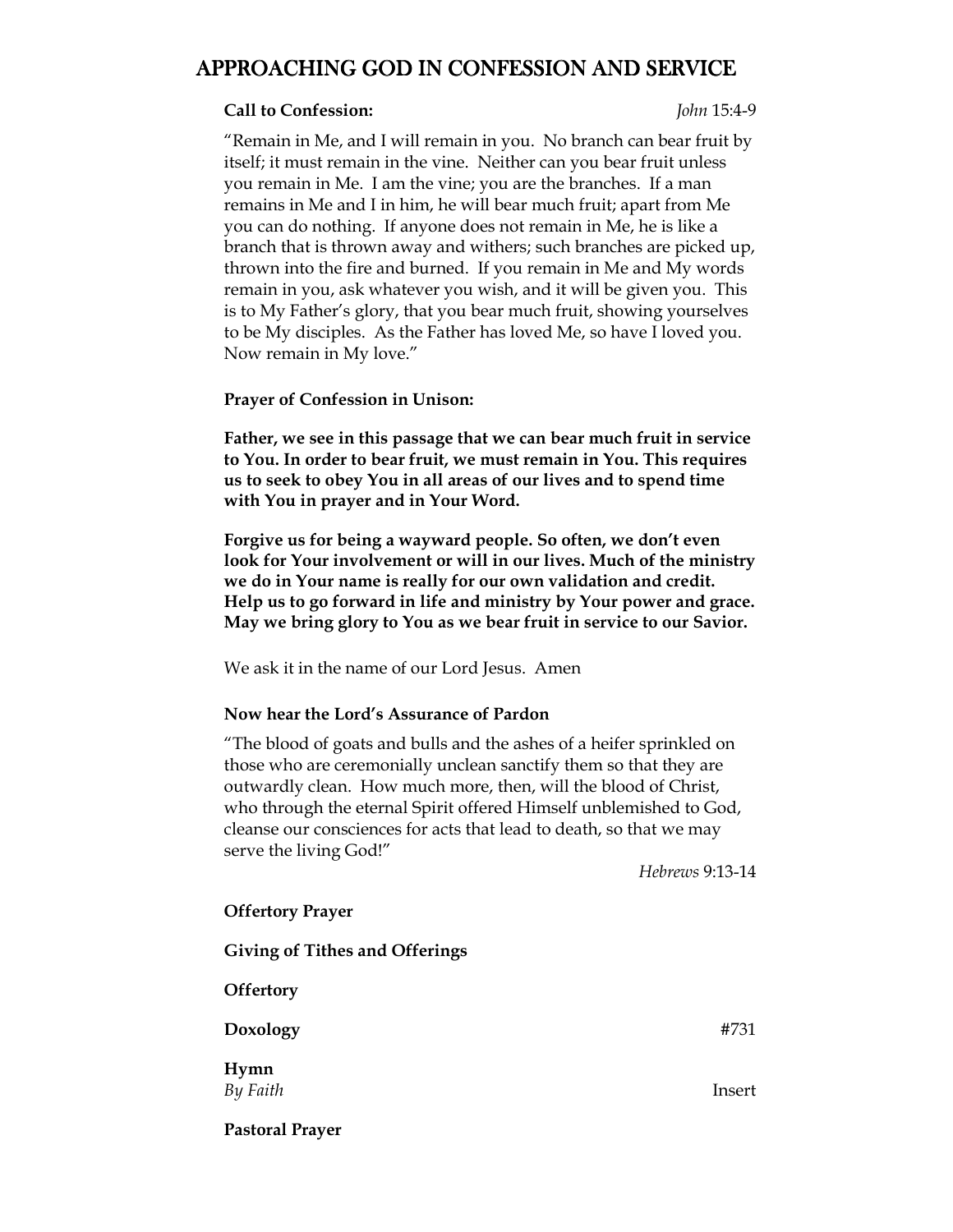## RECEIVING THE WORD OF GOD

|                               | The Scripture Reading:                                                                                      | Exodus 3:16-22<br>Mark 6:6b-32 |  |
|-------------------------------|-------------------------------------------------------------------------------------------------------------|--------------------------------|--|
| Pastor:                       | Blessed are those who hear the Word of God and observe<br>it.                                               |                                |  |
| People:                       | Open our eyes, that we may see wonderful things from<br>Thy Word.                                           |                                |  |
|                               | Children may leave at this time for Children's Church. (Ages 3-7)                                           |                                |  |
| True Discipleship             | <b>The Morning Sermon</b>                                                                                   | Rev. Tim Rackley               |  |
|                               | <b>Prayer of Application</b>                                                                                |                                |  |
| Hymn                          | The Power of the Cross                                                                                      | Insert                         |  |
|                               | <b>RECEIVING THE LORD'S SUPPER</b>                                                                          |                                |  |
|                               | <b>The Apostles' Creed</b>                                                                                  | Insert                         |  |
|                               | Words of Institution and Invitation                                                                         | I Corinthians 11:23-29         |  |
|                               | <b>Prayer of Confession and Consecration</b>                                                                |                                |  |
|                               | <b>Receiving the Bread</b><br>Is not the bread we break a sharing in the body of Christ?                    | I Cor. 10:16                   |  |
| <b>Receiving the Cup</b>      | Is not the cup of blessing a sharing in the blood of Christ?                                                | I Cor. 10:16                   |  |
|                               | <b>Prayer of Thanksgiving</b>                                                                               |                                |  |
|                               | Ministry of Mercy Offering will be taken as you leave.                                                      |                                |  |
|                               | <b>RESPONDING TO THE WORD OF GOD</b>                                                                        |                                |  |
| Hymn<br>Jesus Shall Reign     |                                                                                                             | #441                           |  |
| <b>Benediction</b><br>Pastor: | "May the God of peace, Who through the blood of the<br>eternal covenant brought back from the dead our Lord | <i>Hebrews</i> 13:20-21        |  |

Jesus, that great Shepherd of the sheep, equip you with everything good for doing His will, and may He work in us what is pleasing to Him, through Jesus Christ, to Whom be glory for ever and ever." Amen.

*\_\_\_\_\_\_\_\_\_\_\_\_\_\_\_\_\_\_\_\_\_\_\_\_\_\_\_\_\_\_\_\_\_\_\_\_\_\_\_\_\_\_\_\_\_\_\_\_\_\_\_\_\_\_\_\_\_\_\_\_\_\_\_\_\_\_\_\_\_\_*

#### **Postlude**

ASSISTING IN WORSHIP Rev. Tim Rackley*, Senior Pastor* Marlon Johnston, *Assisting Elder*  Rev. Don Rackley, *Associate Pastor*